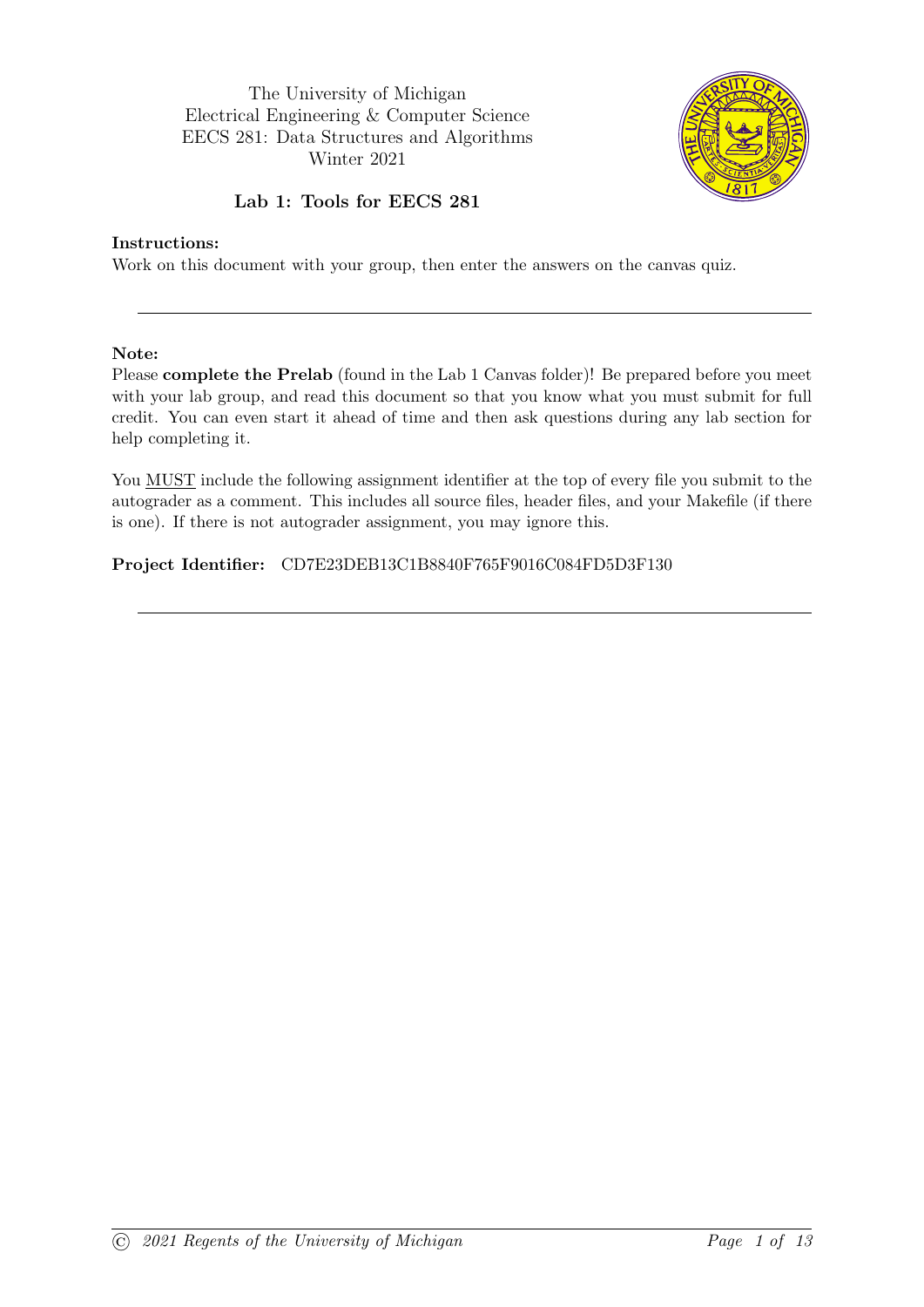### 1 Logistics

- 1. What is the due date of project 1?
	- A. 2/9/2021
	- B. 2/5/2020
	- C. 3/10/2021
	- D. 4/23/2021
- 2. What is the date of the Midterm?
	- A. 2/9/2021
	- B. 2/5/2020
	- C. 3/10/2021
	- D. 4/23/2021
- 3. What percentage of your grade is each project worth?
	- A. 1
	- B. 5
	- C. 10
	- D. 20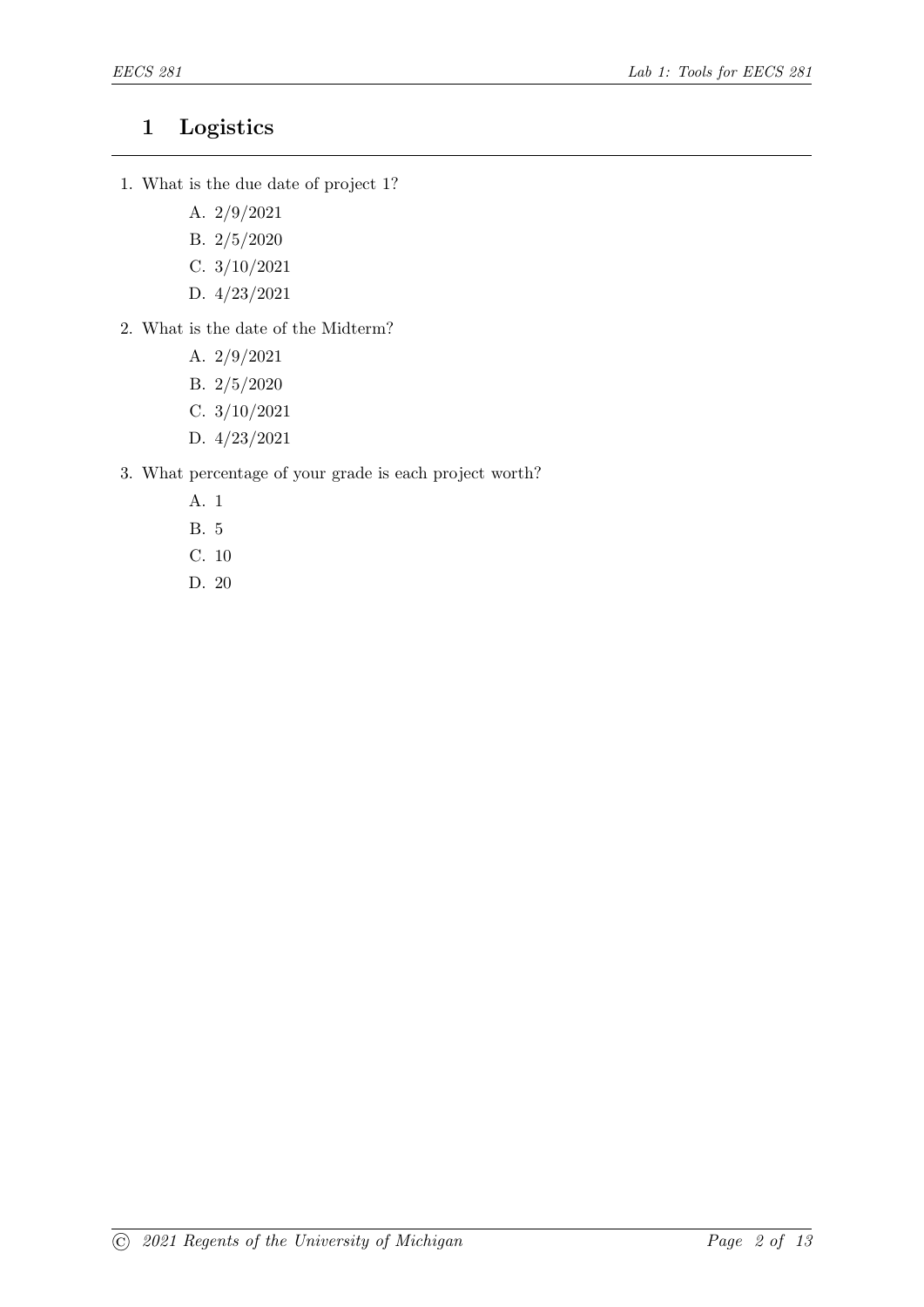### 2 Tools

4. What is the correct login string for CAEN?

#### NOTE:

In this class, when we want to indicate that you should use a variable but we are writing text in a document, we will surround the variable with < and >. For example, for option A in the following answers, Dr. Paoletti's personal login string would be

paoletti@login.engin.umich.edu, because he would replace <uniqname> with his uniqname (paoletti).

- A. ssh <uniqname>@login.engin.umich.edu
- B. ssh <uniqname>@engin.umich.edu
- C. ssh <uniqname>@caen.umich.edu
- D. ssh <uniqname>@potatobot.com
- 5. Why do we use Makefiles?
	- A. They can create the submission files automatically.
	- B. They automate the (sometimes long and complex) compilation process for us.
	- C. They can run custom testing scripts.
	- D. Typing out compilation commands every time is annoying.
	- E. All of the above.
- 6. Will your program compile on the autograder without the project identifier?
	- A. Yes.
	- B. NO, and I'll waste the submission.
- 7. What is the Makefile command to create a submission file that includes custom test cases?
	- A. make
	- B. make all
	- C. make partialsubmit
	- D. make fullsubmit
- 8. Which of the following is a debugging tool?
	- A. Makefile
	- B. perf
	- C. valgrind
	- D. cin
- 9. What does perf do?
	- A. Detects segmentation faults in a program and displays line numbers that they occurred at.
	- B. Profiles program execution time.
	- C. Profiles program memory usage.
	- D. Automates the testing process.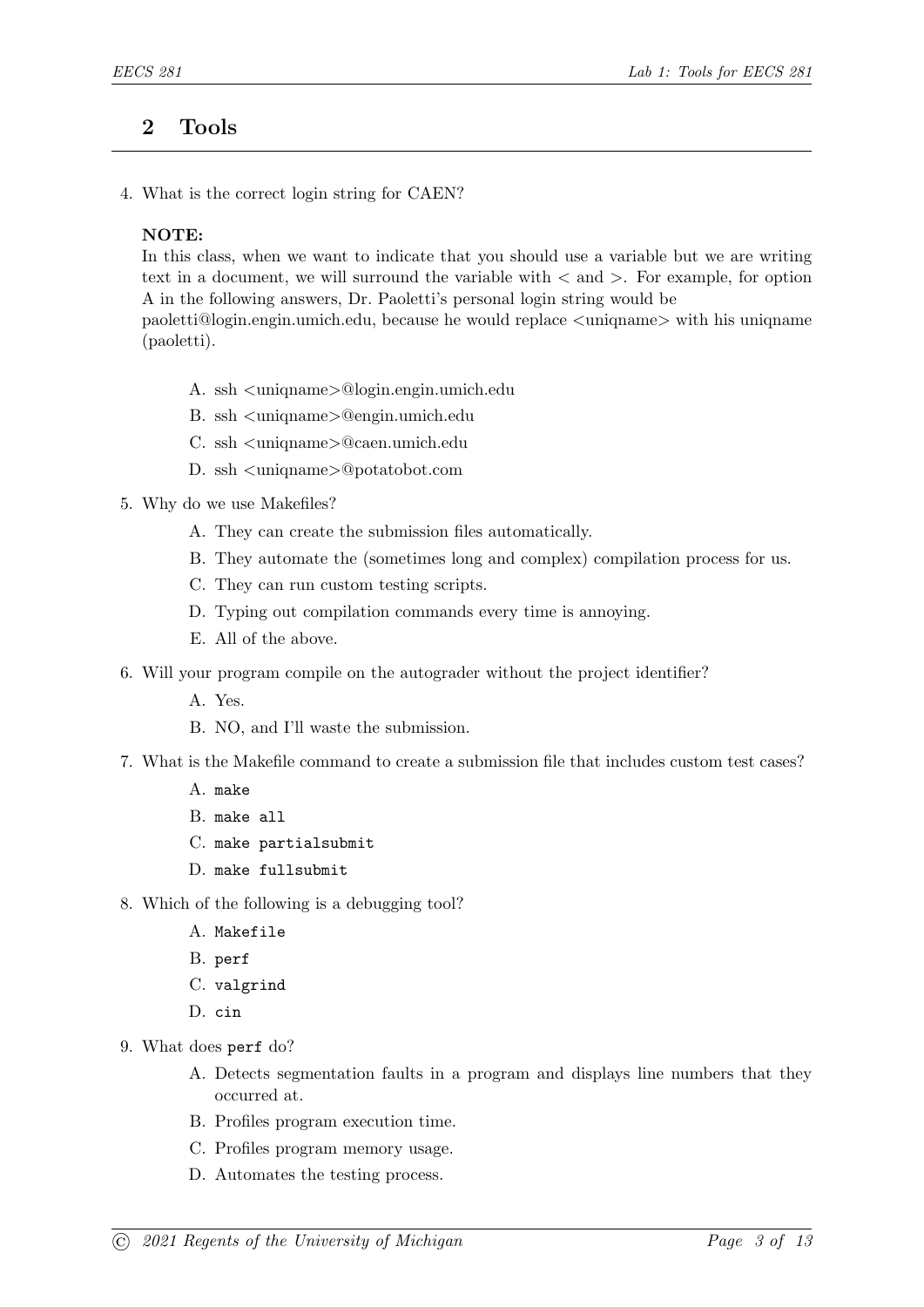- 10. You have to use perf on CAEN to complete the following question. If you are having trouble logging on to CAEN, please contact a staff member or email eecs281admin@umich.edu. After successfully connecting to CAEN, follow the instructions below:
	- Visit the lab 1 repository on the EECS 281 Gitlab: [https://gitlab.umich.edu/eecs281/la](https://gitlab.umich.edu/eecs281/lab-1-music-sorting)b-[1-music-sorting.](https://gitlab.umich.edu/eecs281/lab-1-music-sorting)
	- Retrieve the contents of the repository. There should be two folders: music\_sorting and perf profiling. In the perf profiling folder, find the profiling.cpp file.
	- Compile the code on CAEN (with make, the Makefile is already supplied in that folder ready to go) and then use the perf tool (on CAEN) to profile the program. Note that running profiling (including the perf command) will probably take around 10 seconds, so don't panic if it seems like it's not doing anything.
	- Type the following commands to build the program, time it, and display the results (be sure that you use make debug and ./profiling debug, otherwise you will get incorrect results):

```
make debug
perf record -F 1000 --call-graph dwarf -e cycles:u ./profiling_debug < test-1.txt
perf report
```
Answer the following two questions based on the results of the process above. Choose the best answer for both questions. You may have to make your terminal window wider to see the full function name(s). Both questions are worth 0.5 points each. When you're done, make sure to remove the perf.data file: it can be up to 100 MB in size! The make clean command included in the lab files will remove the executable, object files, and the perf.data file.

- (a) Approximately what percentage of time was spent in the insertionSort() function? Make sure that you are looking at the self column of the output.
	- A. 10%
	- B. 20%
	- C. 40%
	- D. 60%
	- E. 80%
- (b) Approximately what percentage of time was spent running the vector subscript operator (it will appear as std::vector<...>::operator[])? Again, use self data.
	- A. 10%
	- B. 20%
	- C. 40%
	- D. 60%
	- E. 80%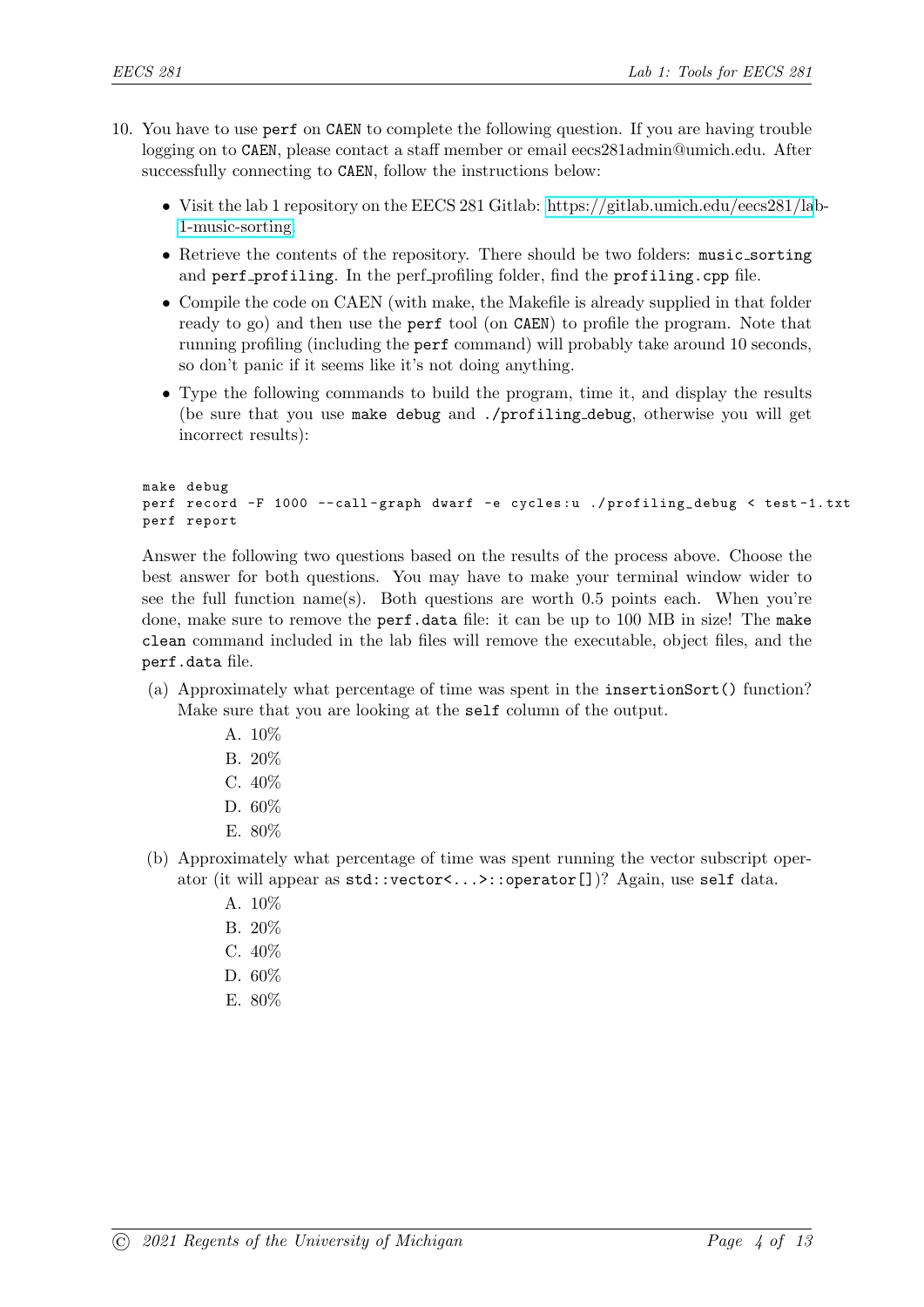# 3 Debugging

We have found in previous semesters that students entering 281 are not comfortable in their development environments, specifically with using git, gcc/clang, make, valgrind and debuggers. These tools and more are vital for success in projects and labs in 281, but also in future EECS courses you may take, and in industry. This assignment uses small toy programs to help you get more comfortable and hopefully learn a thing or two before jumping into more complex projects. For each question, assume that the given code is compiled according to the flags given in the Makefile (shown below), under the CAEN Linux environment.

Assume that all the programs are complete and that no other source files exist.

```
int add(int a, int b);int main () {
        int x = 1;
        int y = 5;
        return add(x, y);
}
```
- A. add() has no definition.
- B. add() is called with x and y, but accepts a and b.
- C. The program does not compile because main() cannot return a value of 6.
- D. A function cannot be called after a return statement.
- E. Nothing is wrong with this program.
- 12. What is wrong with the following program?

```
int main () {
         int x = 0;
         return x + y ;
}
```
- A. main() cannot return the result of an arithmetic expression.
- B. main() cannot return  $x + y$  because  $x + y$  is a double.
- C. main() does not contain a declaration for y.
- D. main() cannot return an integer.
- E. Nothing is wrong with this program.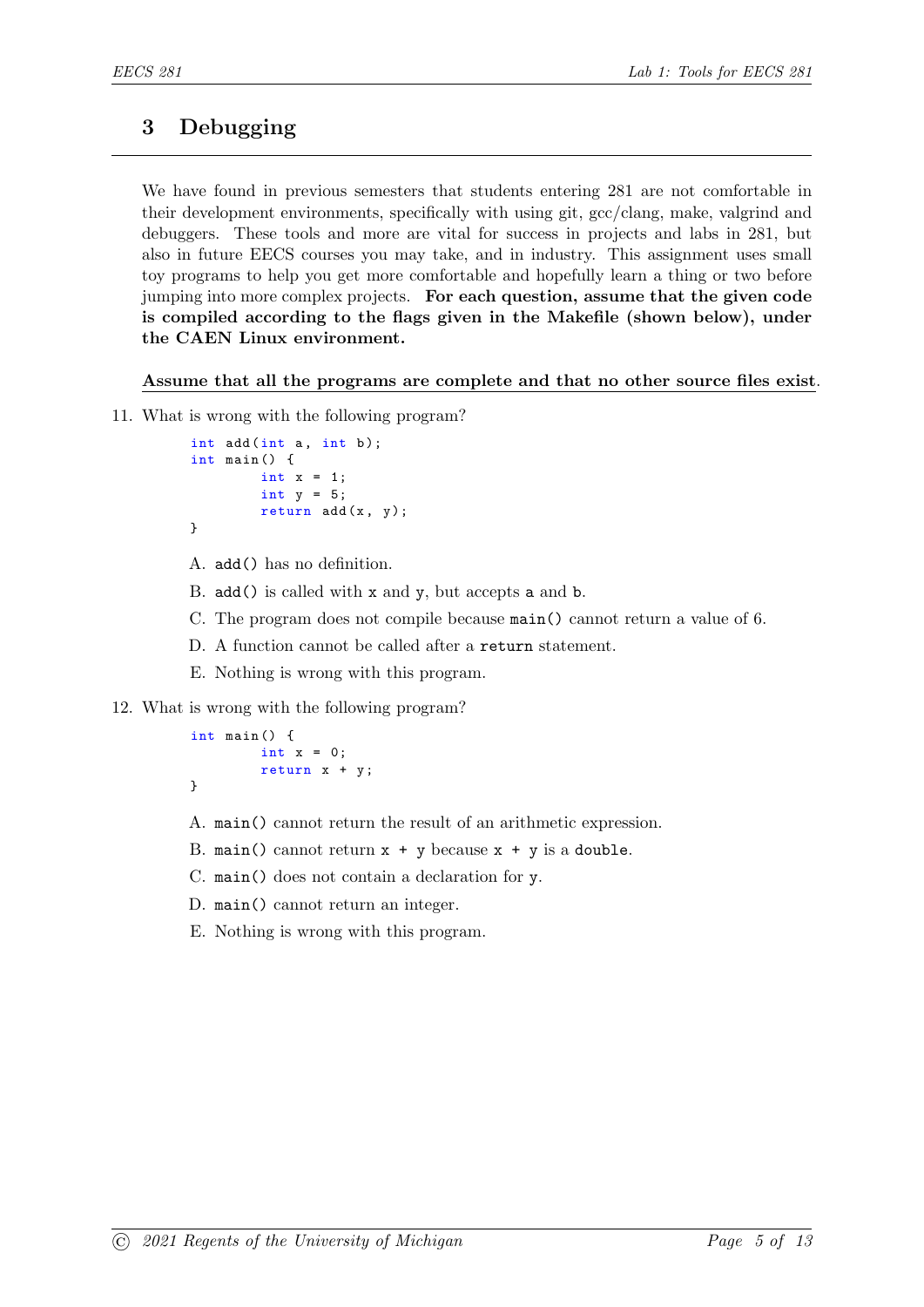13. What is wrong with the following program?

```
# include < vector >
int* get_some_ints () {
         std::vector<i>int</i> > ints = {1, 2, 3, 4, 5};return ints . data ();
}
int main () {
         int* some_ints = get_some_ints();
         delete [] some_ints;
         return 0;
}
```
- A. The memory pointed to by some ints is freed twice.
- B. main() leaks the memory pointed to by some ints.
- C. A function cannot return a pointer.
- D. some ints is a pointer and not an array, so delete should be used instead of delete[].
- E. Nothing is wrong with this program.
- 14. What is wrong with the following program?

```
struct Thing { };
int main () {
        Thing a;
        Thing b;
        bool less = a < b;
}
```
A. main() cannot declare an instance of a Thing object.

- B. main() must have a return value.
- C. Thing cannot have an empty definition, so this code does not compile.
- D. main() tries to use the  $\lt$  operator, which is not defined for the Thing type.
- E. Nothing is wrong with this program.

```
int main () {
        int some_ints [5] = \{ 1, 2, 3, 4, 0 \};for (int* p = some\_ints; p; ++p)
                 * p = 0;return 0;
}
```
- A. main() indexes out of the bounds of some ints.
- B. main() leaks the memory pointed to by some ints.
- C. some ints points to uninitialized memory.
- D. The for loop is missing a curly brace, so the code will not compile.
- E. Nothing is wrong with this program.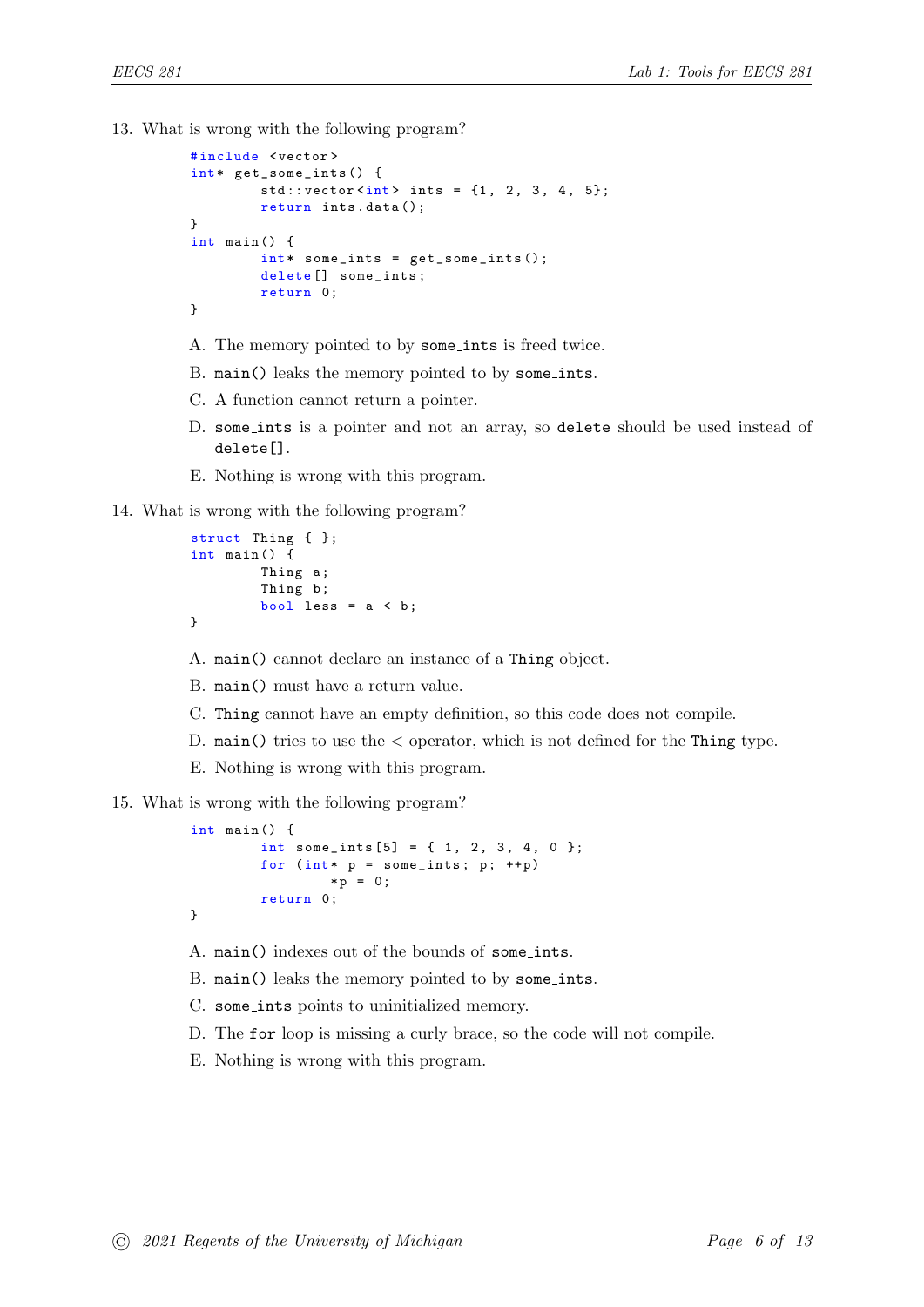```
# include < iostream >
int sum_ints () {
  int * some_ints = new int [50];
  for (int i = 0; i < 50; ++i) {
    some_{{\text{int}}s[i]} = i;}
  int sum = 0;
  for (int i = 0; i < 50; ++i) {
    sum += some_{{\texttt{ints}}}[i];}
  return sum ;
}
int main () { std::count << sum\_ints(); }
```
- A. sum ints() indexes out of the bounds of some ints.
- B. sum ints() leaks the memory pointed to by some ints.
- C. some ints points to uninitialized memory.
- D. main() must have a return value.
- E. Nothing is wrong with this program.
- 17. What is wrong with the following program?

```
int factorial (int n) { return n * factorial (n - 1); }
int main () { return factorial (3) - 6; }
```
- A. factorial(3) returns an uninitialized value.
- B. A mathematical operation cannot follow a return statement.
- C. factorial(3) never returns (and may cause a stack overflow).
- D. main() cannot return the result of a recursive function.
- E. Nothing is wrong with this program.
- 18. What is wrong with the following program?

```
# include < iostream >
int what_is_2x281 () {
  int x, y = 281;
  return x += y;
}
int main () { std::count \leq "What is 2 x 281?\n" << what_is_2x281(); }
```
- A. The += operator cannot be used after a return statement, since x would be returned before being added to y.
- B. what is 2x281() returns an uninitialized value.
- C. The type of y is not defined.
- D. main() must have a return value.
- E. Nothing is wrong with this program.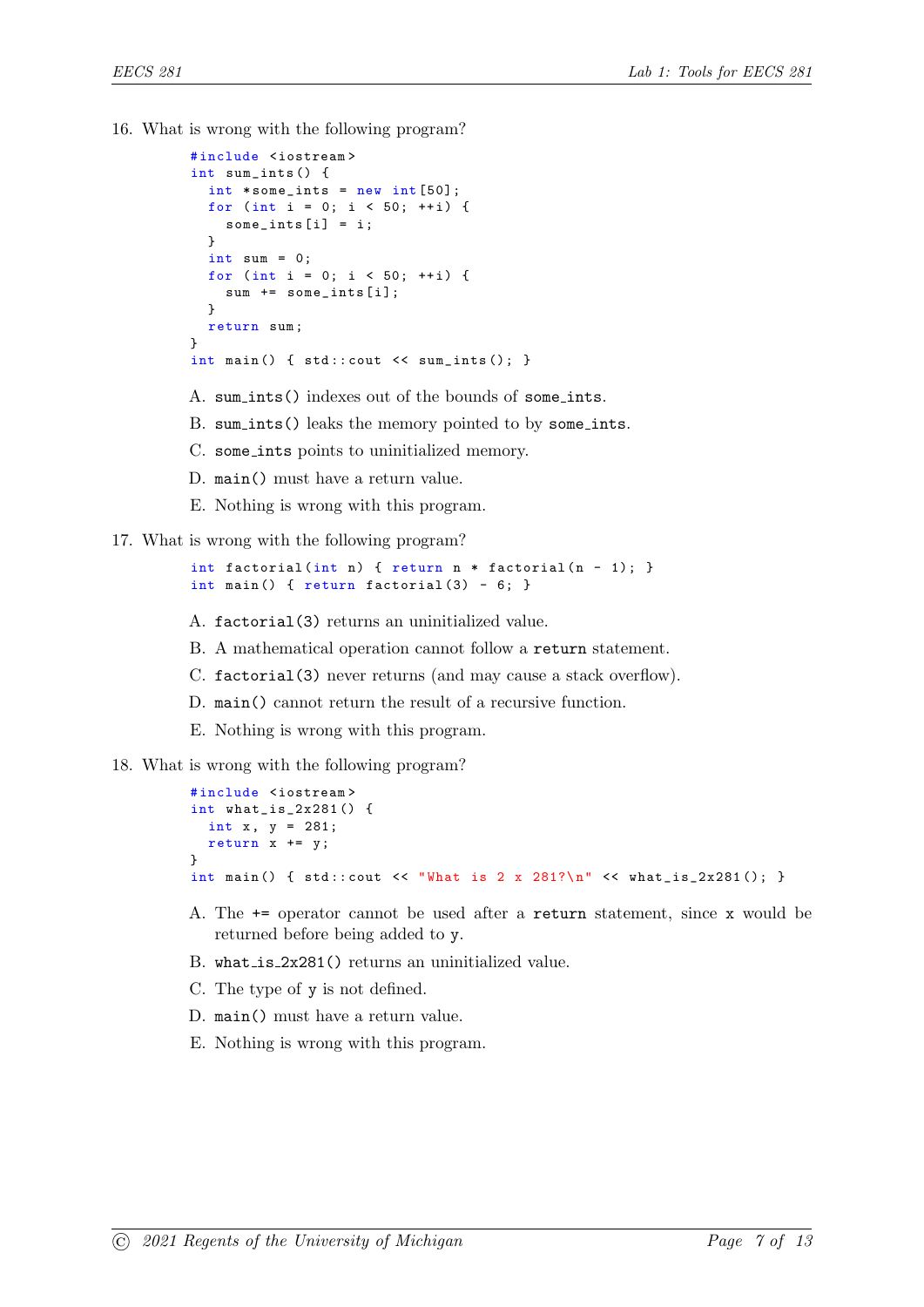```
void takes_an_integer (int x) {}
int main () {
  size_t x ;
  std::cin \rightarrow x;takes_an_integer ( x );
}
```
- A. The code does not compile because takes an integer() has an empty definition.
- B. main() must have a return value.
- C. takes an integer() takes an int but is called with a size\_t, which may cause a loss of precision.
- D. size\_t is not a valid type.
- E. Nothing is wrong with this program.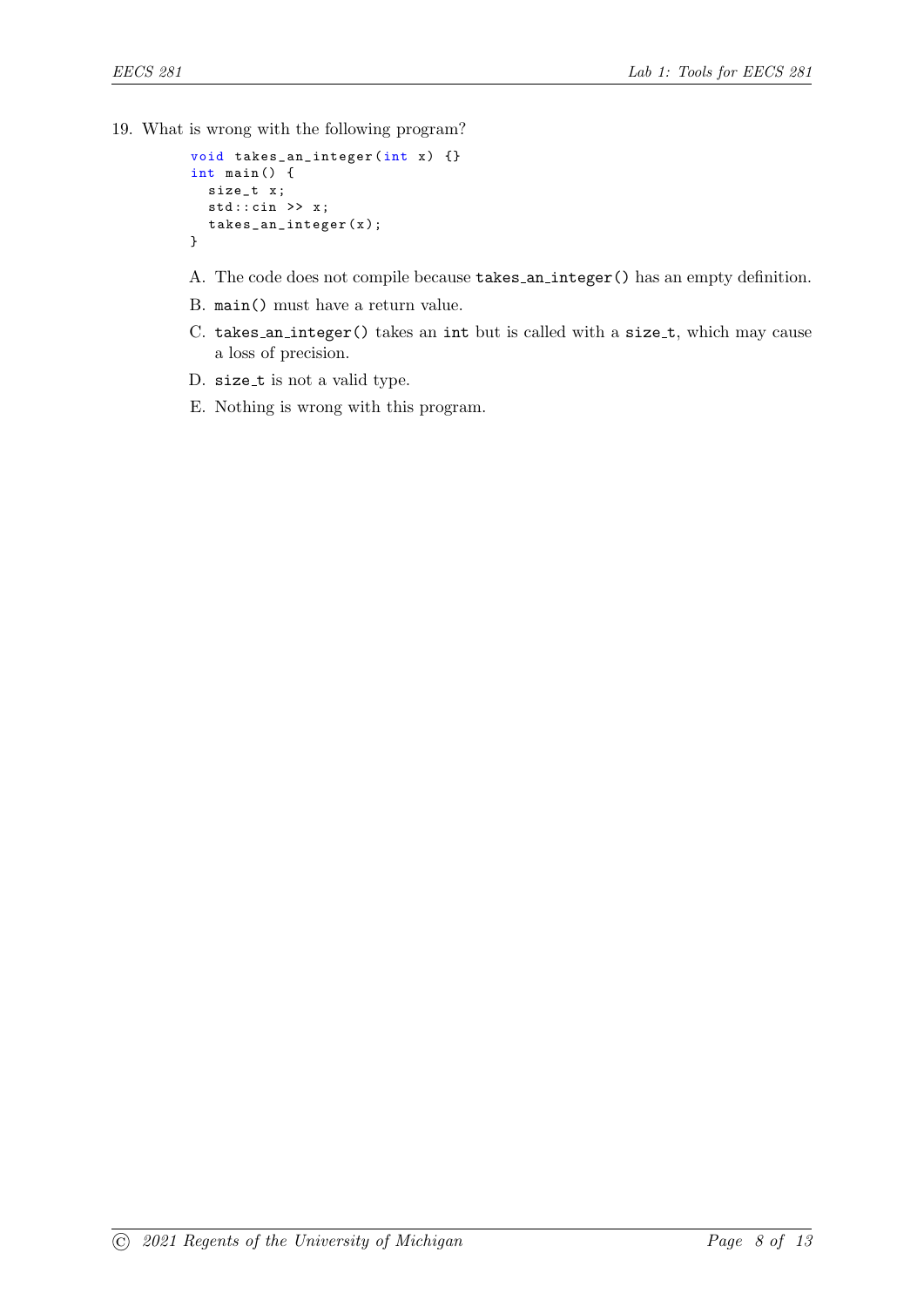### 4 File Input & Output

20. This code applies to the next two questions.

```
int main (int argc, char []* argv) {
        int i;
        // Read in an integer from a file .
}
```
- (a) Which line(s) of code would read an integer from a file using file redirection?
	- A. ifstream readfile; readfile >> i;
	- B. cout  $\leq i$ ;
	- $C.$  cin  $\gg$  i;
	- D. ofstream writefile; writefile << i;
- (b) Which of the following command line commands would run the above program (in main.cpp, already compiled to the executable main) with input file redirection?
	- A. make all
	- B. ./main input file.txt
	- $C.$  ./main > input\_file.txt
	- D. ./main < input\_file.txt
- 21. A text file contains a list of words that are all on separate lines, with only a trailing newline after every word. One program, program T1, reads the file with cin >>, reading in to a string, S1. Another program, program T2, reads the file with getline, also reading into a string, S2.
	- (a) What will be the difference, if any, between the two resulting string variables?
		- A. S2 will contain a trailing space, while S1 will not.
		- B. Both strings will be exactly the same.
		- C. S1 will have a newline character at the end, while S2 will not.
		- D. T1 will not read the file.
	- (b) What if there is a space at the end of each word in the file?
		- A. S2 will contain a trailing space, while S1 will not.
		- B. Both strings will be exactly the same.
		- C. S1 will have a newline character at the end, while S2 will not.
		- D. T1 will not read the file.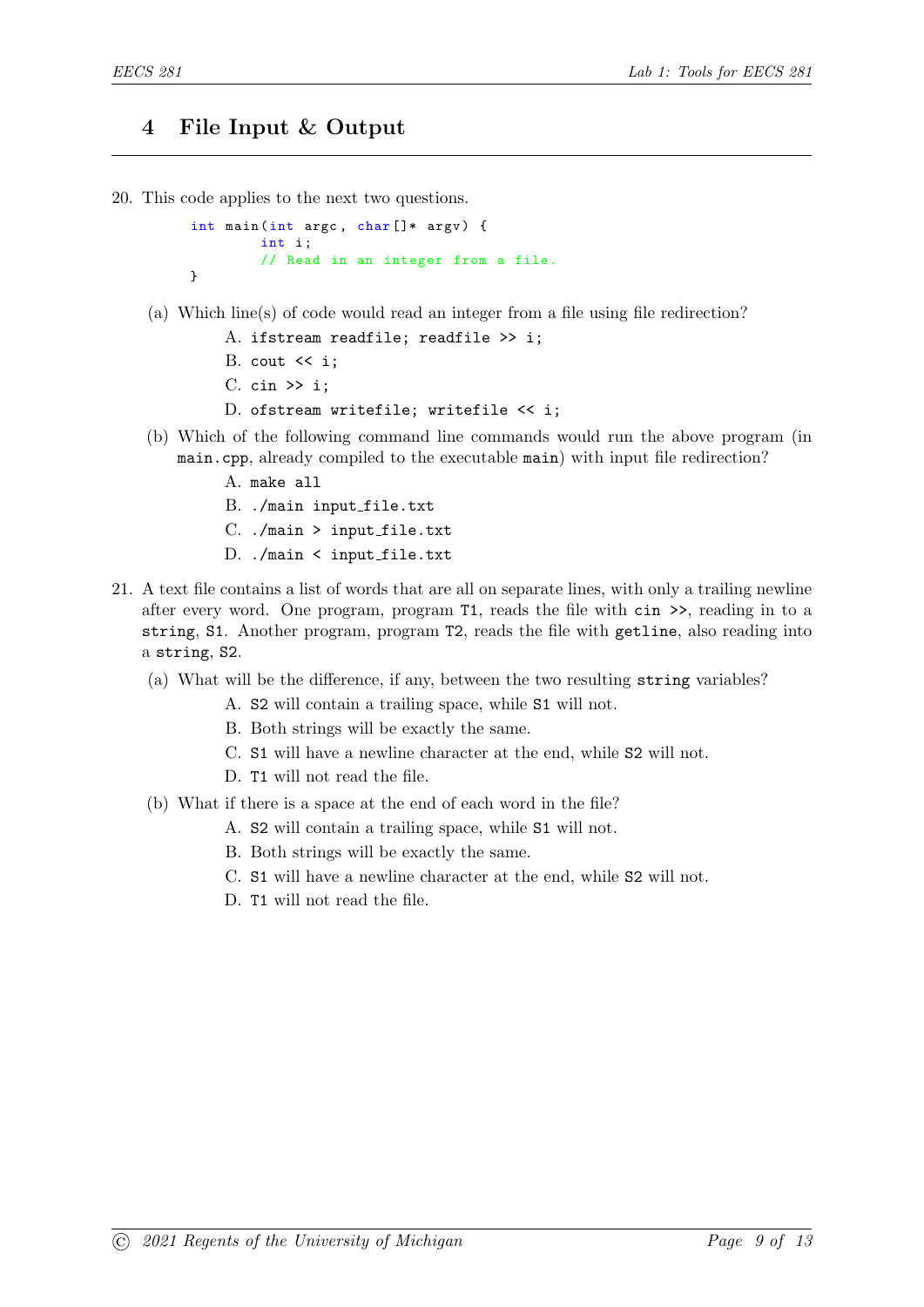## 5 Getopt

- 22. You're writing a simple text-based game on the command line. When the user runs your executable (./281quest) the game starts at the first level. If the user wants to skip to a certain level, they can instead run the program with the command ./281quest --level 5 (where --level is followed by the level they want to skip to). Which of the following correctly specifies this flag for getopt?
	- A. {"level", no\_argument, nullptr, 'l' }
	- B. {"level", optional argument, nullptr, 'l' }
	- C.  $\{$ "level", required\_argument, nullptr, 'l'  $\}$
- 23. Short Options You're writing a program that will take five command line options: -p paoletti, -d –darden, -a –angstadt, -m –markov, and -g –garcia. Options d, m, and g will have required arguments. The rest take no arguments. Which of the following strings is a correct short options string?
	- A. pd:am:g
	- B. p:d:a:m:g
	- C. p:dam:g:
	- D. pd:am:g:
	- E. p:da:mg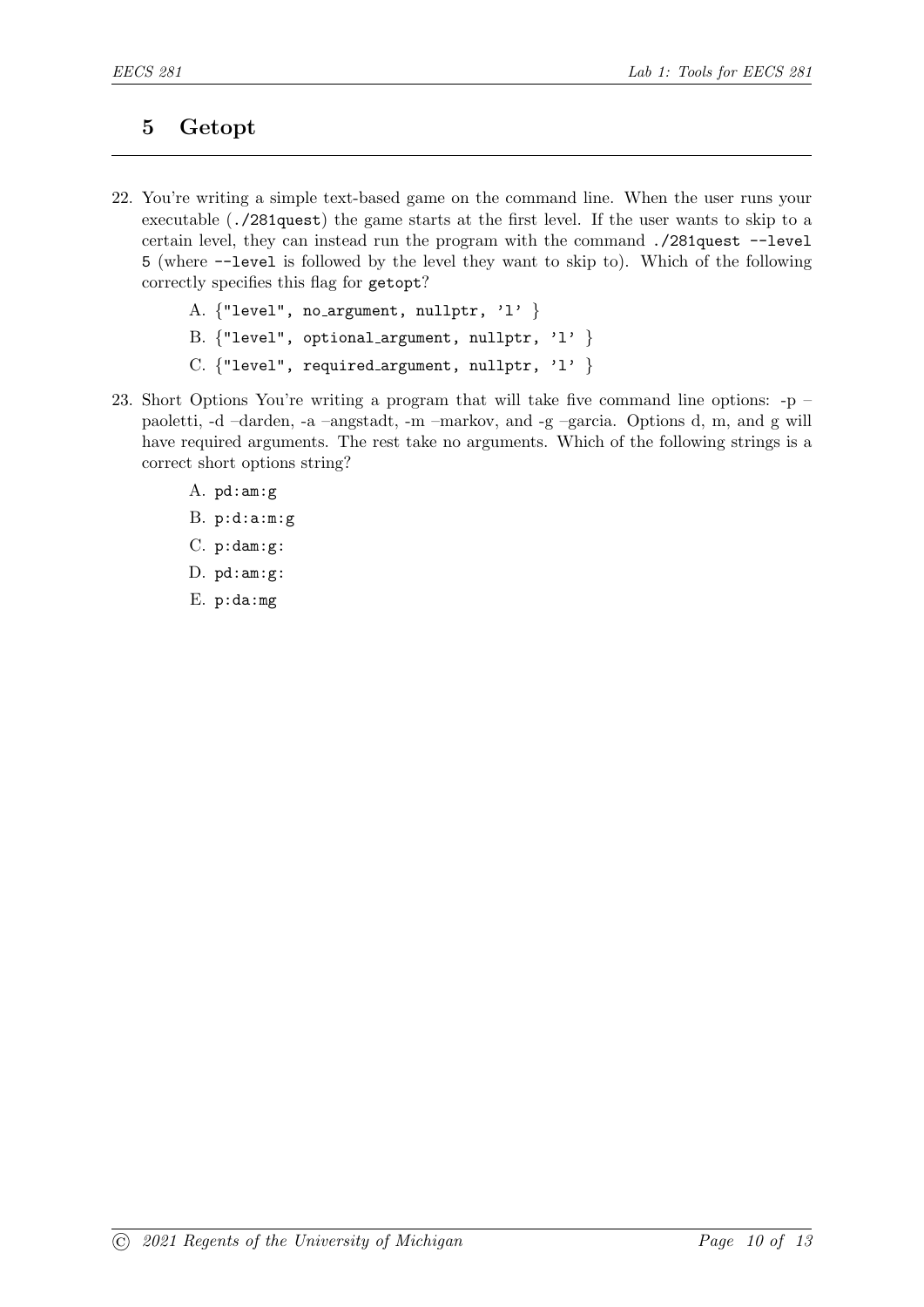### 6 Resize & Reserve

24. The following code applies to the next set of questions.

 $vector\langle int \rangle$   $v = \{ 5, 4, 3, 8, 9, 2, 8, 1, 4 \}$ ; v . resize (5);

(a) What is the state of memory before the call to resize? Assume that the vector size starts at 1 and doubles every time the capacity is reached.

> A. size = 9, capacity = 9, v = 5, 4, 3, 8, 9, 2, 8, 1, 4 B. size = 16, capacity = 16, v = 5, 4, 3, 8, 9, 2, 8, 1, 4 C. size = 9, capacity = 16, v = 5, 4, 3, 8, 9, 2, 8, 1, 4 D. size = 16, capacity = 9, v = 5, 4, 3, 8, 9, 2, 8, 1, 4

(b) What is the state of memory after the call to resize?

A. size = 5, capacity = 9, v = 5, 4, 3, 8, 9, 2, 8, 1, 4 B. size = 5, capacity = 5,  $v = 5$ , 4, 3, 8, 9 C. size = 5, capacity = 5,  $v = 9$ , 2, 8, 1, 4 D. size = 5, capacity = 9,  $v = 5$ , 4, 3, 8, 9

(c) What is the state of memory after the call to resize, if instead of  $v$ .resize(5); v.resize(11); is called instead? (As in, v.resize(5); was never called).

> A. size = 11, capacity = 11, v = 5, 4, 3, 8, 9, 2, 8, 1, 4, 0, 0 B. size = 11, capacity = 16, v = 5, 4, 3, 8, 9, 2, 8, 1, 4, 5, 4 C. size = 11, capacity = 16, v = 5, 4, 3, 8, 9, 2, 8, 1, 4 D. size = 11, capacity = 11, v = 5, 4, 3, 8, 9, 0, 0, 0, 0, 0, 0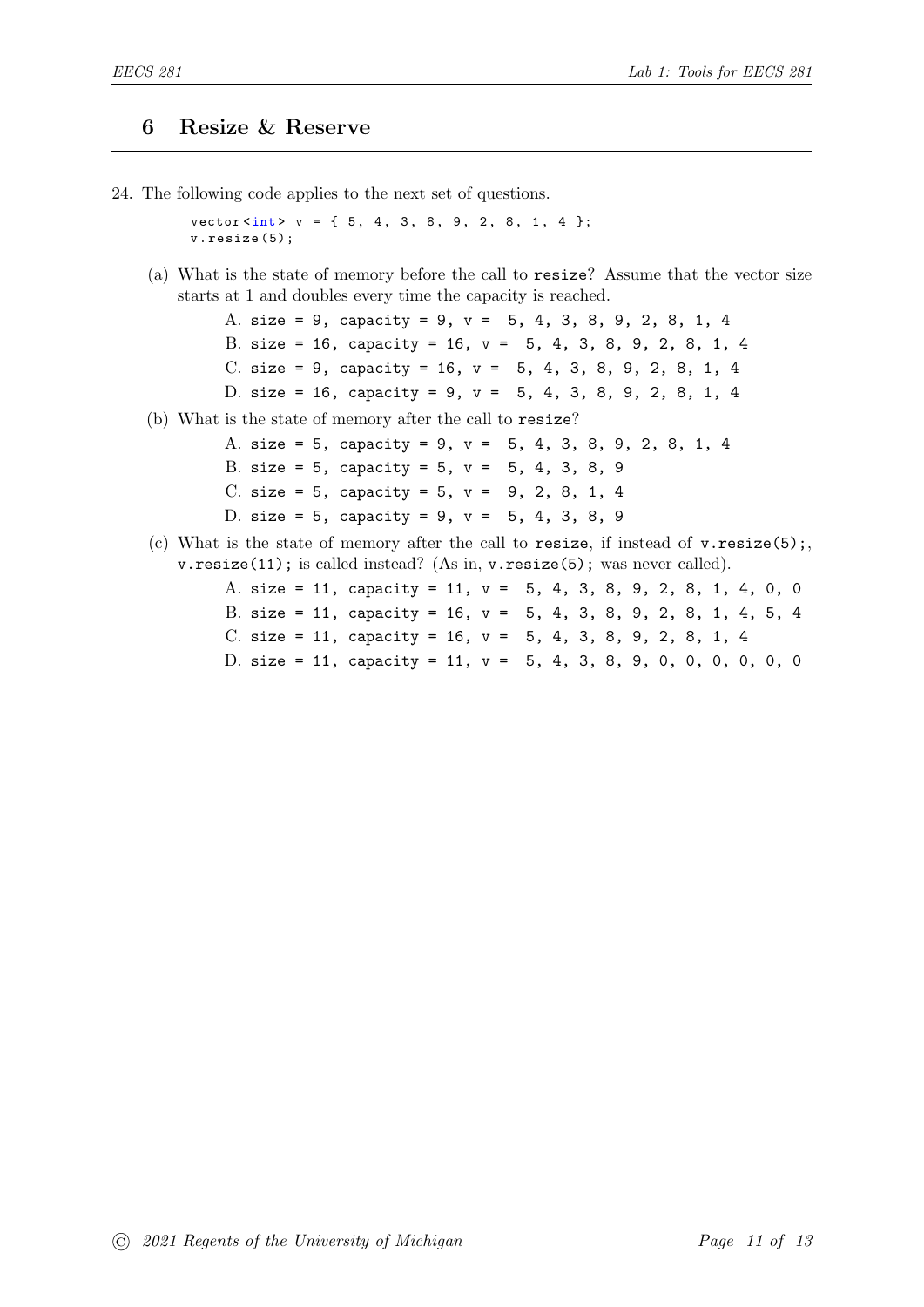# 7 Handwritten Problem

This problem is to be submitted independently. We recommend trying it on your own, checking your answer with your group and discussing solutions, and then submitting it to Gradescope. These will be graded on completion, not by correctness. However, we want to see that you were thinking about the problem. Please implement your solution in palindrome.cpp. The starter files can be found on Canvas.

25. Linked-List Palindrome Given the start and end nodes of a doubly linked list, determine if the values create a palindrome. A palindrome is a sequence that is the same backwards and forwards. See the definition of the Node struct below, or in palindrome.h. Return true if the list is a palindrome.

```
struct Node {
        Node* prev;
        Node* next;
        char value ;
}
bool isPalindrome (Node* start, Node* end);
```